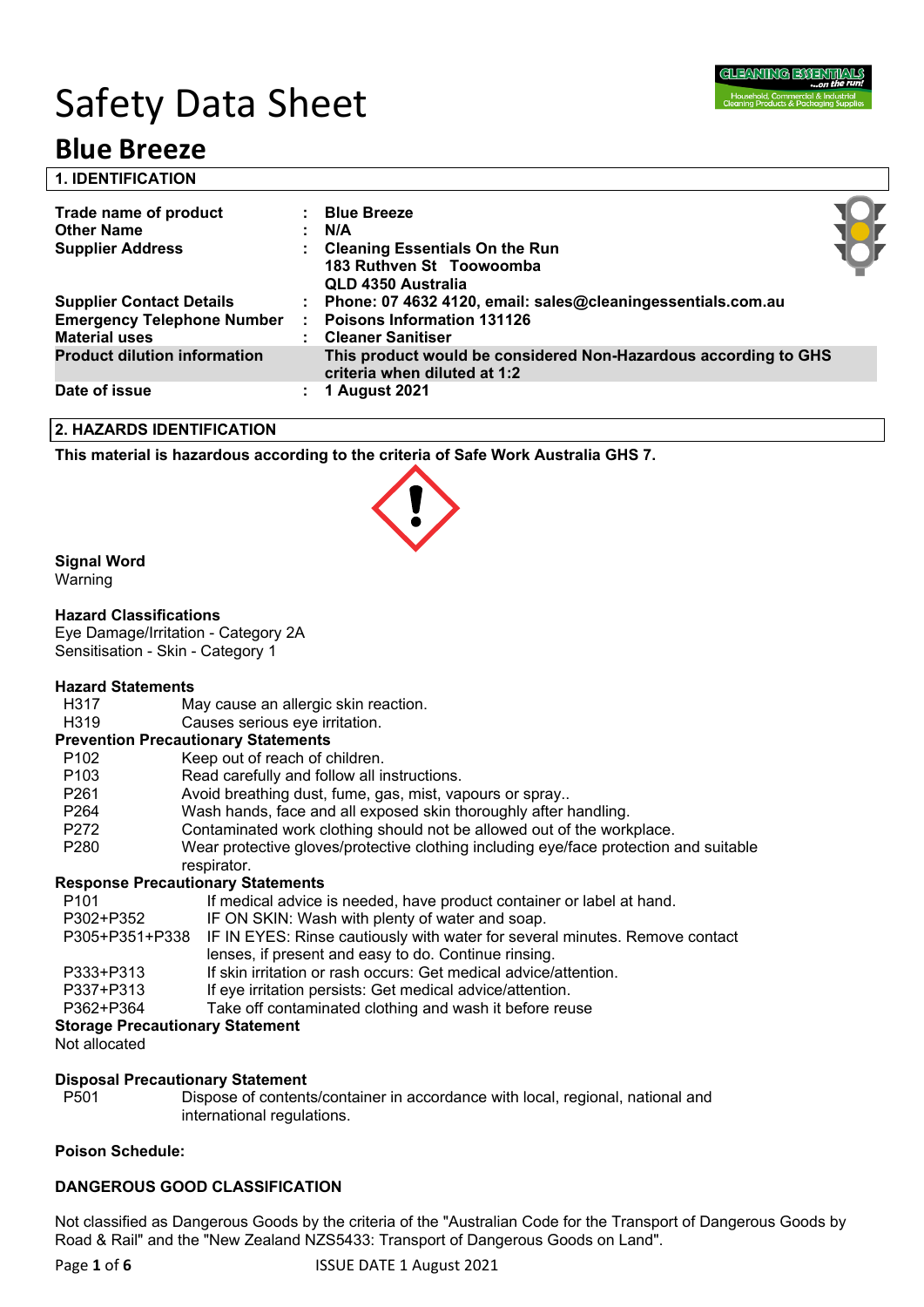#### **3. COMPOSITION INFORMATION**

| <b>CHEMICAL ENTITY</b>                     | CAS NO     | <b>PROPORTION</b> |
|--------------------------------------------|------------|-------------------|
| Benzalkonium chloride                      | 68424-85-1 | $< 1 \%$          |
| Nonylphenol, ethoxylated                   | 9016-45-9  | $1 - 5\%$         |
| Fragrance                                  |            | $1 - 5 \%$        |
| Ingredients determined to be Non-Hazardous |            | <b>Balance</b>    |
|                                            |            | 100%              |
|                                            |            |                   |

#### **4. FIRST AID MEASURES**

If poisoning occurs, contact a doctor or Poisons Information Centre (Phone Australia 131 126, New Zealand 0800 764 766).

**Inhalation:** Remove victim from exposure - avoid becoming a casualty. Remove contaminated clothing and loosen remaining clothing. Allow patient to assume most comfortable position and keep warm. Keep at rest until fully recovered. Seek medical advice if effects persist.

**Skin Contact:** Effects may be delayed. If skin or hair contact occurs, remove contaminated clothing and flush skin and hair with running water. If swelling, redness, blistering or irritation occurs seek medical assistance.

**Eye contact:** If in eyes, hold eyelids apart and flush the eyes continuously with running water. Continue flushing until advised to stop by the Poisons Information Centre or a Doctor; or for at least 15 minutes and transport to Doctor or Hospital.

**Ingestion:** Rinse mouth with water. If swallowed, do NOT induce vomiting. Give a glass of water to drink. Never give anything by the mouth to an unconscious patient. If vomiting occurs give further water. Seek medical advice.

**PPE for First Aiders:** Wear gloves, safety glasses. Available information suggests that gloves made from should be suitable for intermittent contact. However, due to variations in glove construction and local conditions, the user should make a final assessment. Always wash hands before smoking, eating, drinking or using the toilet. Wash contaminated clothing and other protective equipment before storing or re-using.

**Notes to physician:** Treat symptomatically. Effects may be delayed.

#### **5. FIRE FIGHTING MEASURES**

#### **Hazchem Code:** Not applicable.

**Suitable extinguishing media:** If material is involved in a fire use water fog (or if unavailable fine water spray), alcohol resistant foam, standard foam, dry agent (carbon dioxide, dry chemical powder).

**Specific hazards:** Non-combustible material.

**Fire fighting further advice:** Not applicable.

#### **6. ACCIDENTAL RELEASE MEASURES**

#### **SMALL SPILLS**

Wear protective equipment to prevent skin and eye contamination. Avoid inhalation of vapours or dust. Wipe up with absorbent (clean rag or paper towels). Collect and seal in properly labelled containers or drums for disposal.

#### **LARGE SPILLS**

Clear area of all unprotected personnel. Slippery when spilt. Avoid accidents, clean up immediately. Wear protective equipment to prevent skin and eye contamination and the inhalation of vapours. Work up wind or increase ventilation. Contain - prevent run off into drains and waterways. Use absorbent (soil, sand or other inert material). Collect and seal in properly labelled containers or drums for disposal. If contamination of crops, sewers or waterways has occurred advise local emergency services.

**Dangerous Goods - Initial Emergency Response Guide No:** Not applicable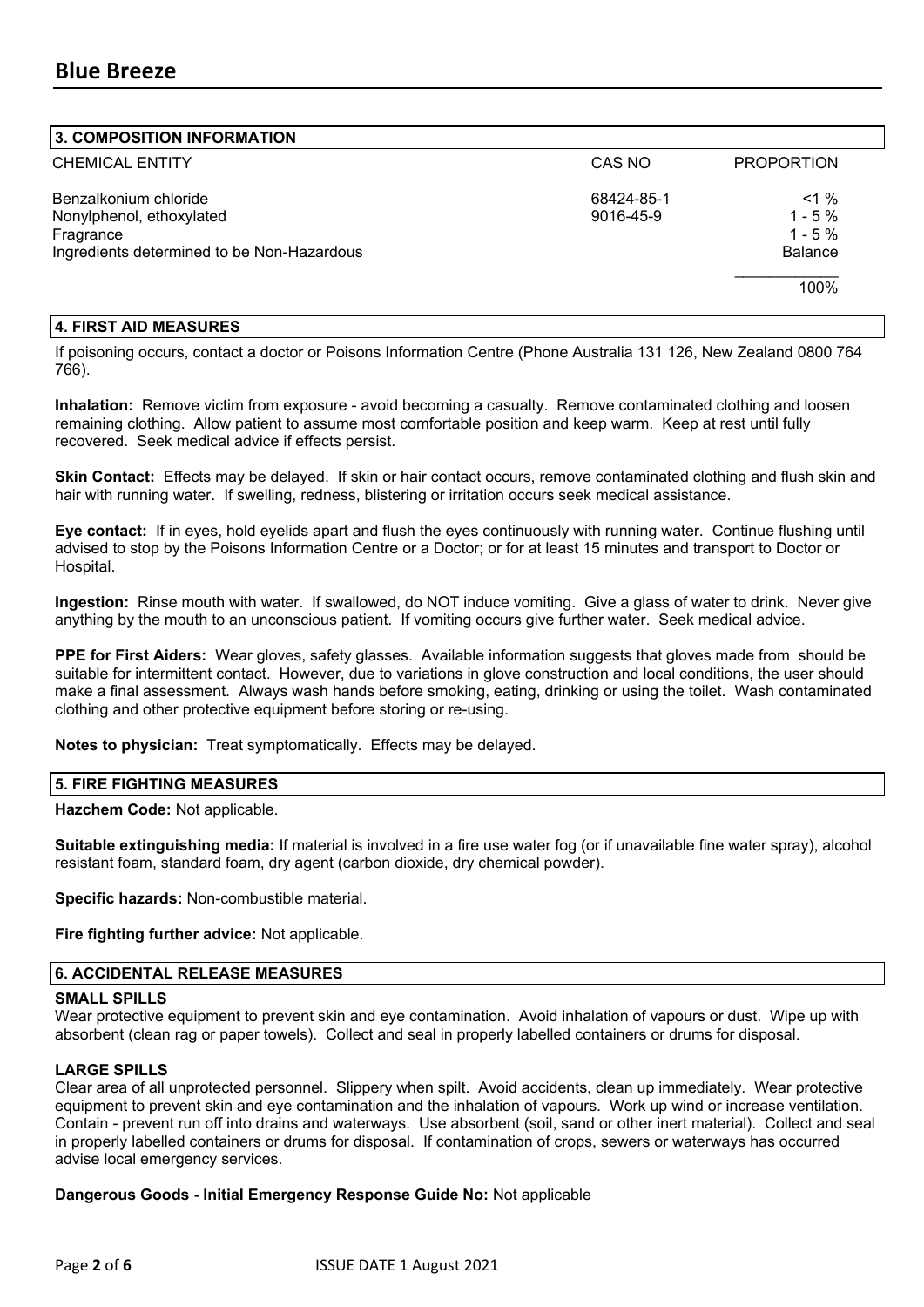#### **7. HANDLING AND STORAGE**

**Handling:** Avoid eye contact and skin contact. Avoid inhalation of vapour, mist or aerosols.

**Storage:** Store in a cool, dry, well-ventilated place and out of direct sunlight. Store away from foodstuffs. Store away from incompatible materials described in Section 10. Store away from sources of heat and/or ignition. Keep container standing upright. Keep containers closed when not in use - check regularly for leaks.

#### **8. EXPOSURE CONTROLS / PERSONAL PROTECTION**

**National occupational exposure limits:** No value assigned for this specific material by Safe Work Australia.

**Biological Limit Values:** As per the "National Model Regulations for the Control of Workplace Hazardous Substances (Safe Work Australia)" the ingredients in this material do not have a Biological Limit Allocated.

**Engineering Measures:** Natural ventilation should be adequate under normal use conditions.

**Personal Protection Equipment:** GLOVES, SAFETY GLASSES.

Personal protective equipment (PPE) must be suitable for the nature of the work and any hazard associated with the work as identified by the risk assessment conducted.

Wear gloves, safety glasses. Available information suggests that gloves made from should be suitable for intermittent contact. However, due to variations in glove construction and local conditions, the user should make a final assessment. Always wash hands before smoking, eating, drinking or using the toilet. Wash contaminated clothing and other protective equipment before storing or re-using.

**Hygiene measures:** Keep away from food, drink and animal feeding stuffs. When using do not eat, drink or smoke. Wash hands prior to eating, drinking or smoking. Avoid contact with clothing. Avoid eye contact and skin contact. Avoid inhalation of vapour, mist or aerosols. Ensure that eyewash stations and safety showers are close to the workstation location.

| 9. PHYSICAL AND CHEMICAL PROPERTIES                                         |              |                                                                                                                                                                              |
|-----------------------------------------------------------------------------|--------------|------------------------------------------------------------------------------------------------------------------------------------------------------------------------------|
| Form:                                                                       | Liquid       |                                                                                                                                                                              |
| Colour:                                                                     | Blue         |                                                                                                                                                                              |
| Odour:                                                                      | Powder Fresh |                                                                                                                                                                              |
| Solubility:<br><b>Specific Gravity:</b><br>Boiling Point/Range (°C):<br>pH: |              | Completely soluble in water<br>$1.00 - 1.01$<br>>100<br>$6.0 - 8.0$<br>(Typical values only - consult specification sheet)<br>$N Av = Not available, N App = Not applicable$ |

#### **10. STABILITY AND REACTIVITY**

**Chemical stability:** This material is thermally stable when stored and used as directed.

**Conditions to avoid:** Elevated temperatures and sources of ignition.

**Incompatible materials:** Oxidising agents.

**Hazardous decomposition products:** Oxides of carbon and nitrogen, smoke and other toxic fumes.

**Hazardous reactions:** No known hazardous reactions.

#### **11. TOXICOLOGICAL INFORMATION**

No adverse health effects expected if the product is handled in accordance with this Safety Data Sheet and the product label. Symptoms or effects that may arise if the product is mishandled and overexposure occurs are:

#### **Acute Effects**

**Inhalation:** Material may be an irritant to mucous membranes and respiratory tract.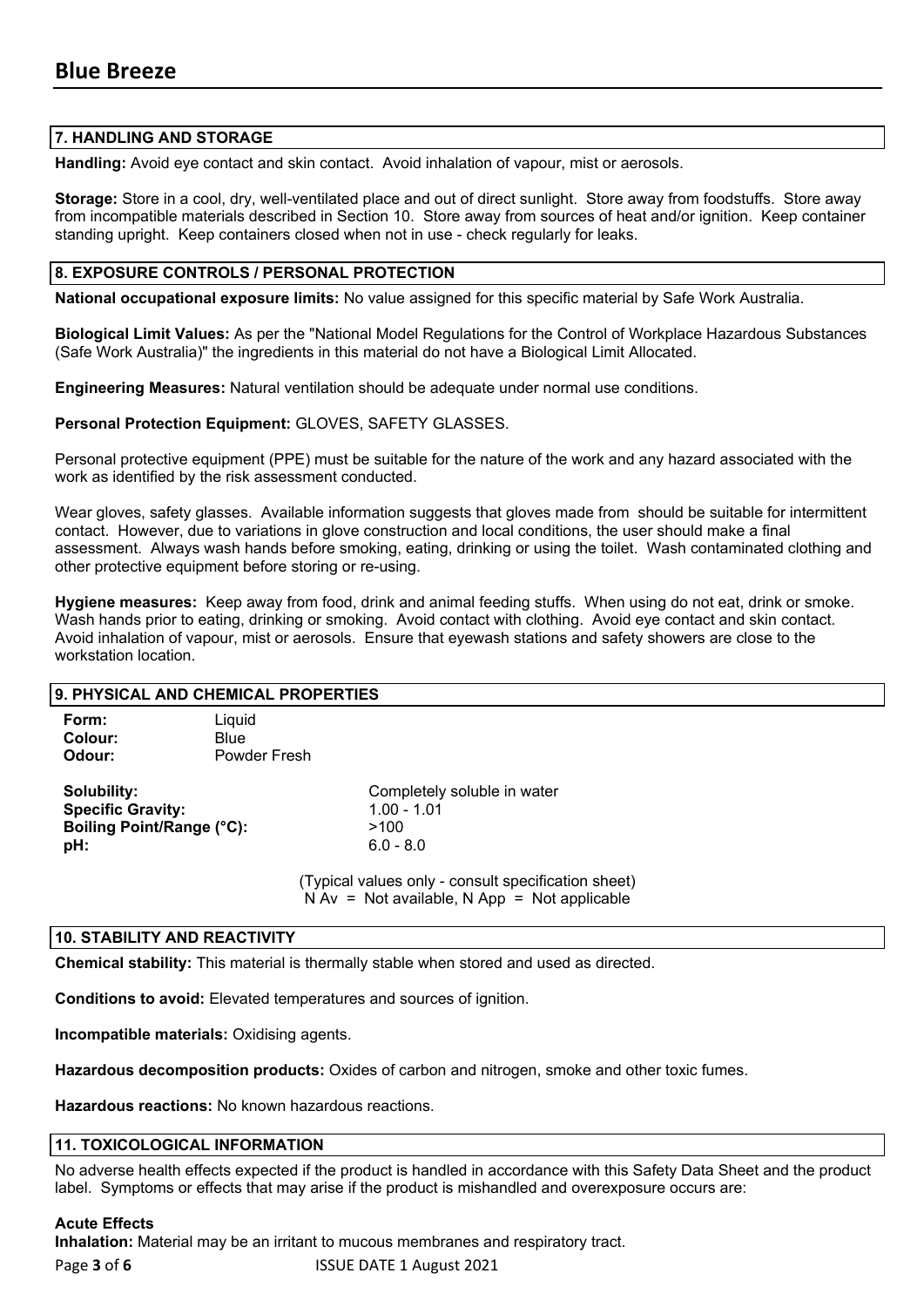## **Blue Breeze**

**Skin contact:** Contact with skin may result in irritation. A skin sensitiser. Repeated or prolonged skin contact may lead to allergic contact dermatitis.

**Ingestion:** Swallowing can result in nausea, vomiting and irritation of the gastrointestinal tract.

**Eye contact:** An eye irritant.

#### **Acute toxicity**

**Inhalation:** This material has been classified as not hazardous for acute inhalation exposure. Acute toxicity estimate (based on ingredients):  $LC_{50}$  > 20.0 mg/L for vapours or  $LC_{50}$  > 5.0 mg/L for dust and mist.

**Skin contact:** This material has been classified as not hazardous for acute dermal exposure. Acute toxicity estimate (based on ingredients):  $LD_{50}$  > 2,000 mg/Kg bw

**Ingestion:** This material has been classified as not hazardous for acute ingestion exposure. Acute toxicity estimate (based on ingredients):  $LD_{50}$  > 2,000 mg/Kg bw

**Corrosion/Irritancy:** Eye: this material has been classified as a Category 2A Hazard (reversible effects to eyes). Skin: this material has been classified as not corrosive or irritating to skin.

**Sensitisation:** Inhalation: this material has been classified as not a respiratory sensitiser. Skin: this material has been classified as a Category 1 Hazard (skin sensitiser).

**Aspiration hazard:** This material has been classified as not an aspiration hazard.

**Specific target organ toxicity (single exposure):** This material has been classified as not a specific hazard to target organs by a single exposure.

#### **Chronic Toxicity**

**Mutagenicity:** This material has been classified as not a mutagen.

**Carcinogenicity:** This material has been classified as not a carcinogen.

**Reproductive toxicity (including via lactation):** This material has been classified as not a reproductive toxicant.

**Specific target organ toxicity (repeat exposure):** This material has been classified as not a specific hazard to target organs by repeat exposure.

### **12. ECOLOGICAL INFORMATION**

Avoid contaminating waterways.

**Acute aquatic hazard:** This material has been classified as not hazardous for acute aquatic exposure. Acute toxicity estimate (based on ingredients): > 100 mg/L

**Long-term aquatic hazard:** This material has been classified as not hazardous for chronic aquatic exposure. Nonrapidly or rapidly degradable substance for which there are adequate chronic toxicity data available OR in the absence of chronic toxicity data, Acute toxicity estimate (based on ingredients): >100 mg/L, where the substance is not rapidly degradable and/or BCF < 500 and/or  $log K_{ow}$  < 4.

**Ecotoxicity:** No information available.

**Persistence and degradability:** No information available.

**Bioaccumulative potential:** No information available.

**Mobility:** No information available.

#### **13. DISPOSAL CONSIDERATIONS**

Persons conducting disposal, recycling or reclamation activities should ensure that appropriate personal protection equipment is used, see "Section 8. Exposure Controls and Personal Protection" of this SDS.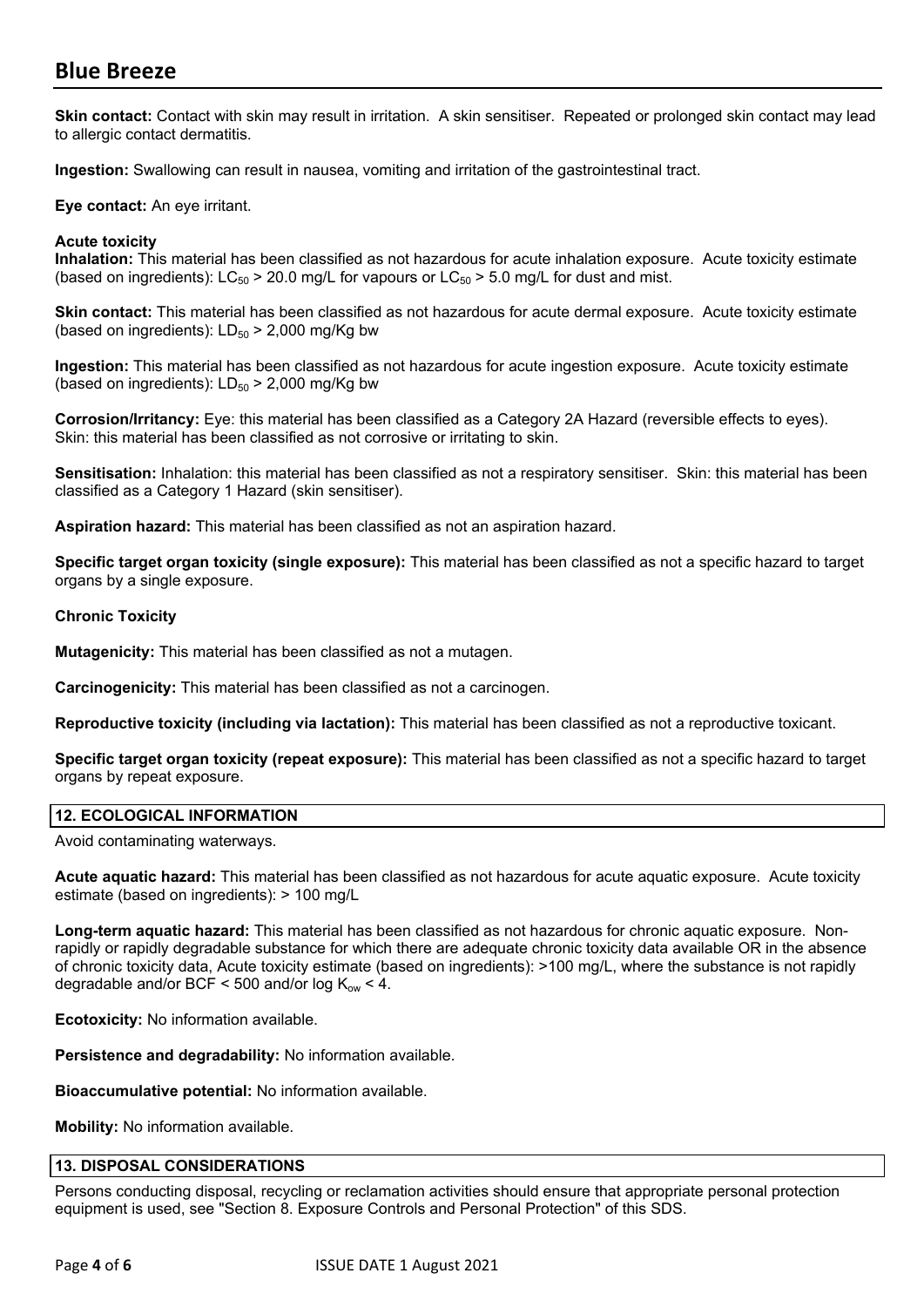## **Blue Breeze**

If possible material and its container should be recycled. If material or container cannot be recycled, dispose in accordance with local, regional, national and international Regulations.

#### **14. TRANSPORT INFORMATION**

#### **ROAD AND RAIL TRANSPORT**

Not classified as Dangerous Goods by the criteria of the "Australian Code for the Transport of Dangerous Goods by Road & Rail" and the "New Zealand NZS5433: Transport of Dangerous Goods on Land".

#### **MARINE TRANSPORT**

Not classified as Dangerous Goods by the criteria of the International Maritime Dangerous Goods Code (IMDG Code) for transport by sea.

#### **AIR TRANSPORT**

Not classified as Dangerous Goods by the criteria of the International Air Transport Association (IATA) Dangerous Goods Regulations for transport by air.

#### **15. REGULATORY INFORMATION**

**This material is not subject to the following international agreements:** Montreal Protocol (Ozone depleting substances) The Stockholm Convention (Persistent Organic Pollutants) The Rotterdam Convention (Prior Informed Consent) Basel Convention (Hazardous Waste) International Convention for the Prevention of Pollution from Ships (MARPOL)

#### **This material/constituent(s) is covered by the following requirements:**

The Standard for the Uniform Scheduling of Medicines and Poisons (SUSMP) established under the Therapeutic Goods Act (Commonwealth):

#### **16. OTHER INFORMATION**

**Literature References :** Preparation of Safety Data Sheets for Hazardous Chemicals Code of Practice. Standard for the Uniform Scheduling of Medicines and Poisons. Australian Code for the Transport of Dangerous Goods by Road & Rail. Workplace exposure standards, Safe Work Australia. Hazardous Sunstances/Chemicals Information System, Safe Work Australia. Globally Harmonised System of classification and labelling of chemicals. Raw material suppliers' SDS

#### **Symbio Traffic Light System**

| <b>Traffic Light</b> | Classified as <b>Dangerous</b><br>Goods according to the<br>Australian Code for the<br><b>Transport of Dangerous</b><br>Goods by Road and Rail (7th<br>edition) (ADG7) | Classified as <b>Hazardous</b><br>according to the Globally<br><b>Harmonised System of</b><br><b>Classification and labelling of</b><br><b>Chemicals (GHS) as adopted</b><br>by Work, Health and Safety<br>regulations, Australia. | <b>Notes</b>                                                                                                                                                                                                                                                                                   |
|----------------------|------------------------------------------------------------------------------------------------------------------------------------------------------------------------|------------------------------------------------------------------------------------------------------------------------------------------------------------------------------------------------------------------------------------|------------------------------------------------------------------------------------------------------------------------------------------------------------------------------------------------------------------------------------------------------------------------------------------------|
| <b>RED</b>           |                                                                                                                                                                        |                                                                                                                                                                                                                                    | <b>PLUS</b> products that are NOT Classified as<br>Dangerous Goods according to ADG7, but<br>classified as Corrosive to eyes and skin<br>and/or Aspiration Hazard Category 1 and/or<br>Toxic to humans according to the GHS as<br>adopted by Work, Health and Safety<br>regulations, Australia |
| <b>AMBER</b>         |                                                                                                                                                                        |                                                                                                                                                                                                                                    | <b>EXCLUDING</b> products that are classified as<br>Corrosive to eyes and skin and/or Aspiration<br>Hazard Category 1 and/or Toxic to humans<br>according to the GHS as adopted by Work,<br>Health and Safety regulations, Australia                                                           |
| <b>GREEN</b>         | $\boldsymbol{\mathsf{x}}$                                                                                                                                              | $\mathbf x$                                                                                                                                                                                                                        |                                                                                                                                                                                                                                                                                                |

The information sourced for the preparation of this document was correct and complete at the time or writing to the best of the writer's knowledge. The document represents the commitment to the company's responsibilities surrounding the supply of this product,